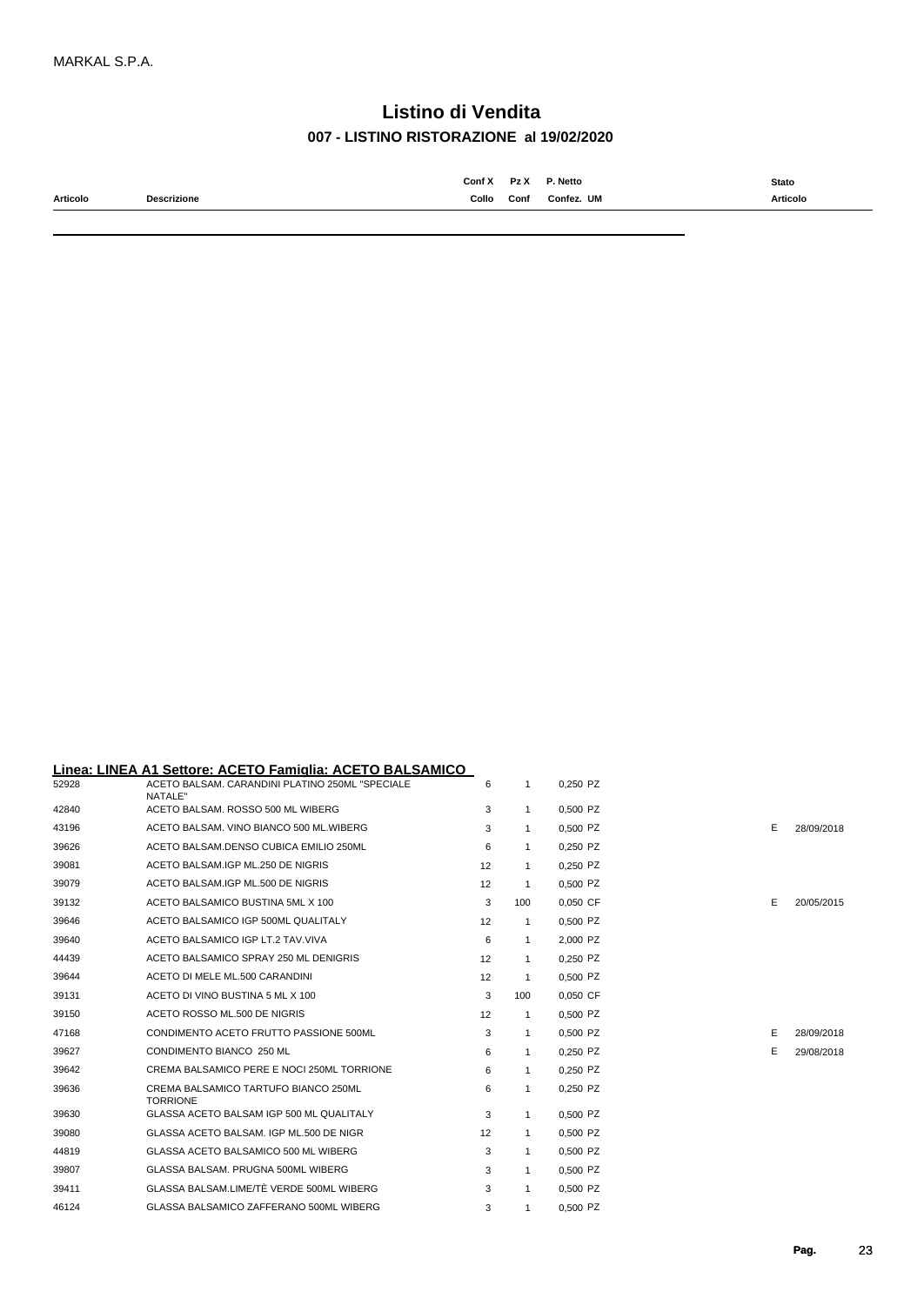| Articolo       |                                                                                                                                       | Conf X              | Pz X                         | P. Netto              | Stato<br><b>Articolo</b> |
|----------------|---------------------------------------------------------------------------------------------------------------------------------------|---------------------|------------------------------|-----------------------|--------------------------|
|                | <b>Descrizione</b>                                                                                                                    | Collo               | Conf                         | Confez. UM            |                          |
| 39639          | Linea: LINEA A1 Settore: ACETO Famiglia: ACETO BALSAMICO  <br>GLASSA IBISCUS (PEPERONCINO) BALSAM. 500ML                              | 3                   | $\mathbf{1}$                 | 0,500 PZ              |                          |
| 39629          | <b>FEDORA</b><br>PERLE ACETO BALSAMICO IGP G.50 CARANDINI                                                                             | 8                   | $\mathbf{1}$                 | 0,050 PZ              |                          |
|                | <u> Linea: LINEA A1 Settore: ACETO Famiglia: ACETO NORMALE</u>                                                                        |                     |                              |                       |                          |
| 39082          | ACETO BIANCO DE NIGRIS ML.250                                                                                                         | 12                  | $\mathbf{1}$                 | 0,250 PZ              |                          |
| 49820          | ACETO BIANCO TAVOLA VIVA LT.1 X 12                                                                                                    | $12 \overline{ }$   | $\mathbf{1}$                 | 1,000 PZ              |                          |
| 46078          | ACETO ROSSO CHIANTI OLITALIA ML.250                                                                                                   | $12 \overline{ }$   | $\mathbf{1}$                 | 0,250 PZ              |                          |
| 49821          | ACETO ROSSO TAV. VIVA LT.1 X 12                                                                                                       | 12                  | $\mathbf{1}$                 | 1,000 PZ              |                          |
| 40177          | Linea: LINEA A1 Settore: ACETO Famiglia: ACETO SPECIALITA'<br>ACETO DI LAMPONI 500 ML WIBERG                                          | 3                   | $\mathbf{1}$                 | 0,500 PZ              |                          |
| 40178          | ACETO DI MELE BARRIQUE 500 ML WIBERG                                                                                                  | 3                   | $\mathbf{1}$                 | 0,500 CF              | Е<br>14/08/2013          |
| 44319          | ACETO DI MELE CLASSICO 500 ML WIBERG                                                                                                  | 3                   | $\mathbf{1}$                 | 0,500 CF              |                          |
| 47952          | ACETO DI POMODORO 500 ML WIBERG                                                                                                       | 3                   | $\mathbf{1}$                 | 0,500 CF              | Е<br>16/08/2018          |
| 41127          | Linea: LINEA A1 Settore: MOSTARDE/CONF X FORMAGGI E SALUMI Famiglia: MOSTARDE/CONF X FORMAGG<br>COMPOSTA CIPOLLE ROSSE G.120 TAMERICI | 6                   | $\mathbf{1}$                 | 0.120 PZ              |                          |
| 41150          | COMPOSTA PERE AL VINO ROSSO G.220 TAMERICI                                                                                            | 6                   | $\mathbf{1}$                 | 0,220 PZ              |                          |
| 41155          | CONF. POMODORI ROSSI G220 TAMERICI                                                                                                    | 6                   | $\mathbf{1}$                 | 0,220 PZ              | Е<br>14/08/2013          |
| 53251          | CONF. POMODORI ROSSI G220 TAMERICI "SPECIALE                                                                                          | 6                   | $\mathbf{1}$                 | 0,220 PZ              | Е<br>14/08/2013          |
| 41156          | NATALE"<br>CONF. POMODORI VERDI G.220 TAMERICI                                                                                        | $\mathbf{1}$        | $\mathbf{1}$                 | 0,220 PZ              |                          |
| 46691          | CONF.EX. FICHI G.220 LE TAMERICI                                                                                                      | 6                   | $\mathbf{1}$                 | 0,220 PZ              |                          |
| 39892          | GELATINA MARZEMINO GR.120 TAMERICI                                                                                                    | 6                   | $\mathbf{1}$                 | 0,120 PZ              |                          |
| 52918          | MIELE CASTAGNO GR 250 100% TOSCANO                                                                                                    | 18                  | $\mathbf{1}$                 | 0,250 PZ              |                          |
| 41329          | MOSTARDA ANGURIA BIANCA G.220 TAMERICI                                                                                                | 6                   | $\mathbf{1}$                 | 0,220 PZ              | Е<br>14/08/2013          |
| 46673          | MOSTARDA FICHI G.220 TAMERICI                                                                                                         | 6                   | $\mathbf{1}$                 | 0,220 PZ              |                          |
| 41332          | MOSTARDA MELE CAMPANINE G.220 TAMERICI                                                                                                | 6                   | $\mathbf{1}$                 | 0,220 PZ              |                          |
| 41335          | MOSTARDA POMODORI VERDI G.220                                                                                                         | 6                   | $\mathbf{1}$                 | 0,220 PZ              |                          |
| 41163          | MOSTARDA ZUCCA G.220 LE TAMERICI                                                                                                      | 6                   | $\mathbf{1}$                 | 0,220 PZ              |                          |
|                | Linea: LINEA A1 Settore: OLIO Famiglia: OLIO DI OLIVA                                                                                 |                     |                              |                       |                          |
| 41616          | OLIO OLIVA LT.5 FABBRI LATTA                                                                                                          | 4                   | $\mathbf{1}$                 | 5,000 LT              |                          |
| 45341          | OLIO SANSA DI OLIVA LT.5 PET                                                                                                          | 2                   | $\mathbf{1}$                 | 5,000 LT              |                          |
| Lınea:         | LINEA A1 Settore: OLIO Famiglia: OLIO DI OLIVA MARCHIO                                                                                |                     |                              |                       |                          |
| 43170          | OLIO OLIVA LT.1 TAV.VIVA VETRO                                                                                                        | 12                  | $\mathbf{1}$                 | 1,000 LT              | Е<br>24/10/2019          |
| 43213          | OLIO OLIVA LT.5 PET TAV.VIVA                                                                                                          | 2                   | $\mathbf{1}$                 | 5,000 LT              |                          |
|                | Linea: LINEA A1 Settore: OLIO Famiglia: OLIO DI SEMI                                                                                  |                     |                              |                       |                          |
| 43725          | OLIO ARACHIDE LT.1 PET FABBRI<br>OLIO ARACHIDE LT.25 FABBRI                                                                           | 12                  | $\mathbf{1}$                 | 1,000 LT              | Е                        |
| 41589<br>41590 | OLIO ARACHIDE LT.5 FABBRI                                                                                                             | 1<br>$\overline{4}$ | $\mathbf{1}$<br>$\mathbf{1}$ | 25,000 LT<br>5,000 LT | 24/10/2019               |
| 47978          | OLIO FRIDOR LT.20 OLITALIA                                                                                                            | -1                  | $\mathbf{1}$                 | 20,000 LT             |                          |
| 52571          | OLIO FRIENN LT 5 OLITALIA                                                                                                             | 4                   | $\mathbf{1}$                 | 5,000 LT              |                          |
| 52572          | OLIO FRIENN LT.20 OLITALIA                                                                                                            | -1                  | $\mathbf{1}$                 | 20,000 LT             |                          |
| 39039          | OLIO GIRASOLE ALTOLEICO LT.5 PET                                                                                                      | 2                   | $\mathbf{1}$                 | 5,000 LT              |                          |
| 44516          | OLIO GIRASOLE LT.1 FABBRI                                                                                                             | 12                  | $\mathbf{1}$                 | 1,000 LT              |                          |
| 41615          | OLIO GIRASOLE LT.25 FABBRI                                                                                                            | $\mathbf{1}$        | $\mathbf{1}$                 | 25,000 LT             |                          |
| 41614          | OLIO GIRASOLE LT.5 FABBRI PET                                                                                                         | 4                   | $\mathbf{1}$                 | 5,000 LT              |                          |
| 39992          | OLIO GIRASOLE LT.5 PET GRAZIA                                                                                                         | 2                   | $\mathbf{1}$                 | 5,000 LT              |                          |
|                |                                                                                                                                       |                     |                              |                       |                          |
| 46209          | Linea: LINEA A1 Settore: OLIO Famiglia: OLIO DI SEMI MARCHIO<br>OLIO ARACHIDE LT.10 PET QUALITALY                                     | 2                   | $\mathbf{1}$                 | 10,000 LT             |                          |
| 43215          | OLIO ARACHIDE LT.5 PET QUALITALY                                                                                                      | 2                   | $\mathbf{1}$                 | 5,000 LT              |                          |
| 46193          | OLIO GIRASOLE LT.10 PET QUALITALY                                                                                                     | 2                   | $\mathbf{1}$                 | 10,000 LT             |                          |
| 43519          | OLIO GIRASOLE LT.25 OLITALIA LATTA                                                                                                    | -1                  | $\mathbf{1}$                 | 25,000 LT             |                          |
| 45366          | OLIO PALMA BIFRAZ.QUALITALY LT.25                                                                                                     | -1                  | $\mathbf{1}$                 | 25,000 LT             |                          |
|                | Linea: LINEA A1 Settore: OLIO Famiglia: OLIO EX VERGINE DI OLIVA                                                                      |                     |                              |                       |                          |
| 52505          | COND. OLIO PEPERONCINO OLITALIA 250 ML                                                                                                | 12                  | $\mathbf{1}$                 | 0,250 PZ              |                          |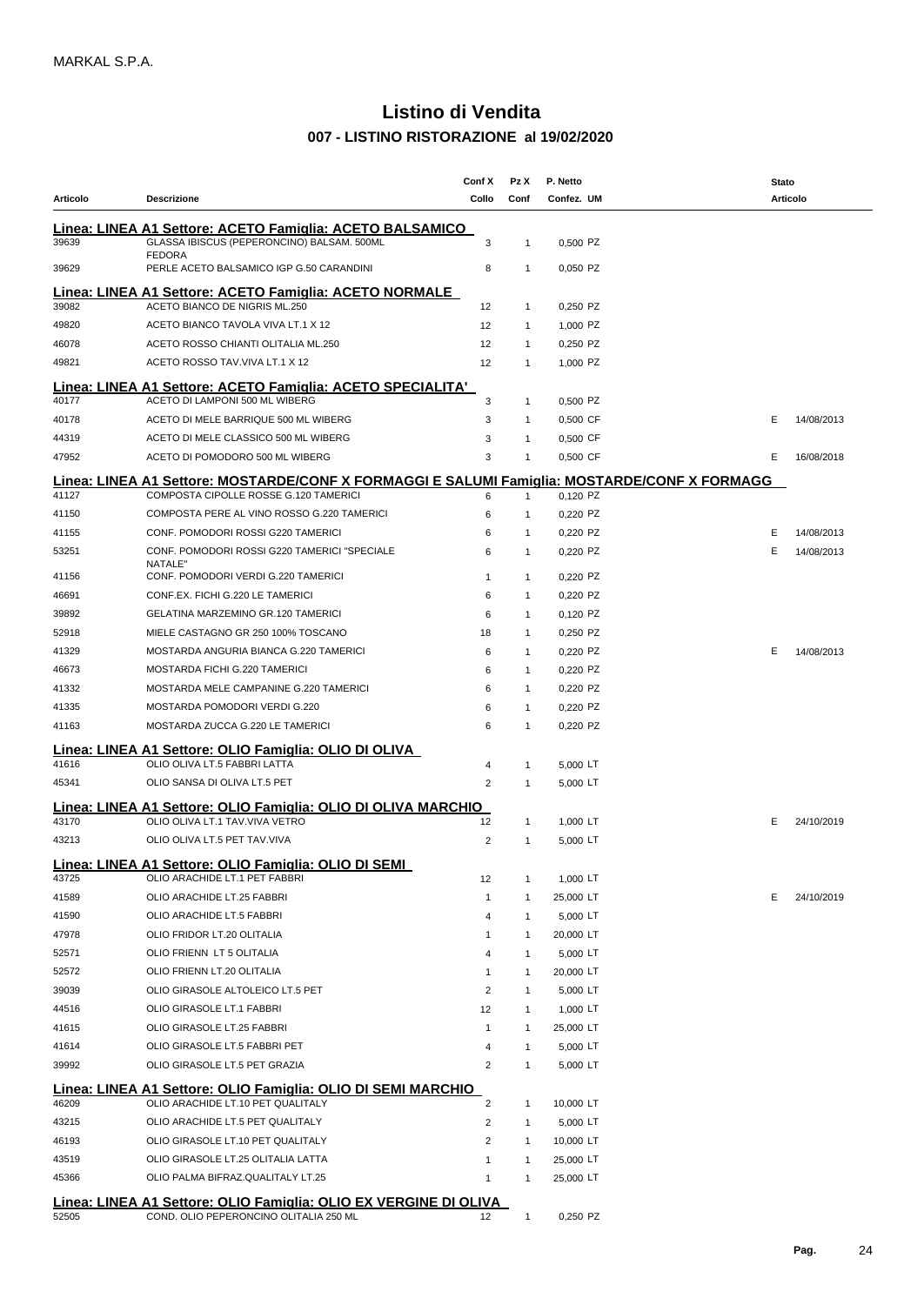|          |                                                                                                                 | Conf X         | Pz X           | P. Netto   | Stato           |
|----------|-----------------------------------------------------------------------------------------------------------------|----------------|----------------|------------|-----------------|
| Articolo | Descrizione                                                                                                     | Collo          | Conf           | Confez. UM | <b>Articolo</b> |
|          | Linea: LINEA A1 Settore: OLIO Famiglia: OLIO EX VERGINE DI OLIVA                                                |                |                |            |                 |
| 39543    | OLIO EVO 750ML ORIGINE: ITALIA COLLE PREZIOSO                                                                   | 12             | $\mathbf{1}$   | 0,750 PZ   |                 |
| 39955    | OLIO EVO GREZZO AMPOLLA ORIGINE: ITALIA 500 ML                                                                  | 16             | $\mathbf{1}$   | 0,500 PZ   |                 |
|          | LANDINI                                                                                                         |                |                |            |                 |
| 39954    | OLIO EVO GREZZO LATTINA TONDA ORIGINE: ITALIA 500<br><b>ML LANDINI</b>                                          | 12             | $\overline{1}$ | 0,500 PZ   |                 |
| 39078    | OLIO EX/V.ORIGINE:UE BUST.10MLX100 PZ                                                                           | 3              | 100            | 0,010 CF   |                 |
| 39436    | OLIO EX/VER. 500ML ORIGINE: ITALIA FABBRI POGGIO                                                                | 12             | $\overline{1}$ | 0,500 PZ   |                 |
| 53313    | <b>SOLE</b><br>OLIO EX/VER. POGGIO SOLE 500 ML IT "SPECIALE                                                     | 12             | $\mathbf{1}$   | 0,500 PZ   |                 |
| 52927    | NATALE"<br>OLIO EX/VERG 100% TOSCANO ML 500 POGGIO                                                              | 6              | $\mathbf{1}$   | 0,500 PZ   |                 |
| 53314    | <b>DE'PASSERI</b><br>OLIO EX/VERG 100% TOSCANO ML 500 POGGIO                                                    | 6              | $\mathbf{1}$   | 0,250 PZ   |                 |
| 45907    | DE'PASSERI "SPECIALE NATALE"<br>OLIO EX/VERG. 250 ML ORIGINE:UE                                                 | 12             | $\mathbf{1}$   | 0,250 PZ   |                 |
| 41597    | OLIO EX/VERG. 500 ML ORIGINE:UE                                                                                 | 12             | $\mathbf{1}$   | 0,500 PZ   |                 |
| 39953    | OLIO EX/VERG.FILTR. ORIGINE: ITALIA LT.5 LANDINI                                                                | 4              | $\mathbf{1}$   | 5,000 LT   |                 |
| 39952    | OLIO EX/VERG.FILTR. ORIGINE: UE LT.5 COCUZZOLO                                                                  | 4              | $\mathbf{1}$   | 5,000 LT   |                 |
|          | LANDINI                                                                                                         |                |                |            |                 |
| 41608    | OLIO EX/VERG.ORIGINE:UE LT.5 FABBRI                                                                             | 4              | $\mathbf{1}$   | 5,000 LT   |                 |
| 53312    | OLIO EX/VERG.POGGIO DEL SOLE 250ML IT "SPECIALE<br>NATALE"                                                      | 12             | $\mathbf{1}$   | 0,250 PZ   |                 |
| 47150    | OLIO EX/VERG.POGGIO DEL SOLE 250ML ORIGINE:<br><b>ITALIA</b>                                                    | 12             | $\mathbf{1}$   | 0.250 PZ   |                 |
|          | Linea: LINEA A1 Settore: OLIO Famiglia: OLIO EX VERGINE DI OLIVA MARCHIO                                        |                |                |            |                 |
| 43168    | OLIO EX/VERG.ORIGINE:UE LT.1 T.VIVA ANTIRABBOCCO                                                                | 12             | $\mathbf{1}$   | 1,000 LT   |                 |
| 43289    | OLIO EX/VERG.ORIGINE:UE LT.5 T.VIVA                                                                             | $\overline{2}$ | $\mathbf{1}$   | 5,000 LT   |                 |
|          |                                                                                                                 |                |                |            |                 |
| 44755    | Linea: LINEA A1 Settore: OLIO Famiglia: OLIO SPECIALITÀ<br>CONDIM.OLIO PEPERONCINO 500ML WIBERG                 | 3              | $\mathbf{1}$   | 0,500 PZ   |                 |
| 44523    | OLIO AL PORCINO CL.24 ELLEESSE                                                                                  | 6              | $\mathbf{1}$   | 0,240 PZ   |                 |
| 41593    | OLIO DI NOCI 500 ML WIBERG                                                                                      | 3              | $\mathbf{1}$   | 0,800 PZ   | Е<br>14/08/2013 |
| 42899    | OLIO DI SESAMO 500 ML WIBERG                                                                                    | 3              | $\mathbf{1}$   | 0,500 PZ   |                 |
| 43273    | OLIO TARTUFO BIANCO CL.24 QUALITALY                                                                             | 6              | $\mathbf{1}$   | 0,240 PZ   |                 |
|          |                                                                                                                 |                |                |            |                 |
| 40501    | Linea: LINEA A1 Settore: SCATOLAME Famiqlia: MAIONESE/KETCUP/MOSTARD/SENAPE<br>KETCHUP QUALITALY G.12 X132 MONO | 4              | 132            | 0,012 CF   |                 |
| 48166    | KETCHUP QUALITALY G.950 TWISTER                                                                                 | 6              | $\overline{1}$ | 0,950 PZ   |                 |
| 46837    | <b>KETCHUP QUALITALY KG.5</b>                                                                                   | 2              |                |            |                 |
|          |                                                                                                                 |                | $\mathbf{1}$   | 5,000 PZ   |                 |
| 39983    | KETCHUP SQUEEZER HEINZ 875 ML                                                                                   | 8              | $\mathbf{1}$   | 0,875 PZ   |                 |
| 39960    | KETCHUP TOP DOWN HEINZ GR.460                                                                                   | 10             | $\mathbf{1}$   | 0,460 PZ   |                 |
| 52742    | KETCHUP VETRO HEINZ GR 39                                                                                       | 80             | $\mathbf{1}$   | 0,039 CO   |                 |
| 44009    | MAIONESE GASTRONOM. COMPATTA CALVE' KG.5                                                                        | $\mathbf{1}$   | $\mathbf{1}$   | 5,000 PZ   |                 |
| 47975    | MAIONESE GASTRONOM. CREMOSA CALVE' KG.5                                                                         | $\mathbf{1}$   | $\mathbf{1}$   | 5,000 PZ   | FS 13/01/2020   |
| 40500    | MAIONESE QUALITALY G.12 X132 MONO                                                                               | 4              | 132            | 0,012 CF   |                 |
| 48167    | MAIONESE QUALITALY G.820 TWISTER                                                                                | 6              | $\mathbf{1}$   | 0,820 PZ   |                 |
| 48767    | MAIONESE QUALITALY KG.1 VETRO                                                                                   | 6              | $\mathbf{1}$   | 1,000 PZ   |                 |
| 44164    | MAIONESE QUALITALY KG.5                                                                                         | 2              | $\mathbf{1}$   | 5,000 PZ   |                 |
| 39982    | MAIONESE SQUEEZER HEINZ 875 ML                                                                                  | 6              | $\mathbf{1}$   | 0,875 PZ   |                 |
| 42828    | MAIONESE TAVOLA CALVE' KG.2                                                                                     | 6              | $\mathbf{1}$   | 2,000 PZ   |                 |
| 39959    | MAIONESE TOP DOWN HEINZ GR.220                                                                                  | 10             | $\mathbf{1}$   | 0,220 PZ   |                 |
| 52741    | MAIONESE VETRO HEINZ GR 30,5                                                                                    | 80             | $\mathbf{1}$   | 0,003 CO   |                 |
| 39962    | SALSA BARBECUE HEINZ GR.260                                                                                     | 8              | $\mathbf{1}$   | 0,260 PZ   |                 |
| 39961    | SALSA BARBECUE HEINZ ML.875                                                                                     | 6              | $\mathbf{1}$   | 0,875 PZ   |                 |
| 44173    | SALSA BERNESE GAIA GR.960 VASO                                                                                  | 6              | $\mathbf{1}$   | 0,960 PZ   | FS 26/03/2019   |
| 48169    | SALSA COCKTAIL QUALITALY G.960                                                                                  | 6              | $\mathbf{1}$   | 0,960 PZ   |                 |
| 48929    | SALSA DIP GAIA G.1062 VASO                                                                                      | 6              | $\mathbf{1}$   | 1,062 PZ   |                 |
| 47811    | SALSA GUACAMOLE BIFFI G.270                                                                                     | 6              | $\mathbf{1}$   | 0,270 PZ   |                 |
| 46046    | SALSA HARISSA GAIA G.1062 VASO                                                                                  | 6              | $\mathbf{1}$   | 1,062 PZ   |                 |
| 39012    | SALSA MESSICANA 410 ML DEVELEY                                                                                  | 6              | $\mathbf{1}$   | 0,410 PZ   |                 |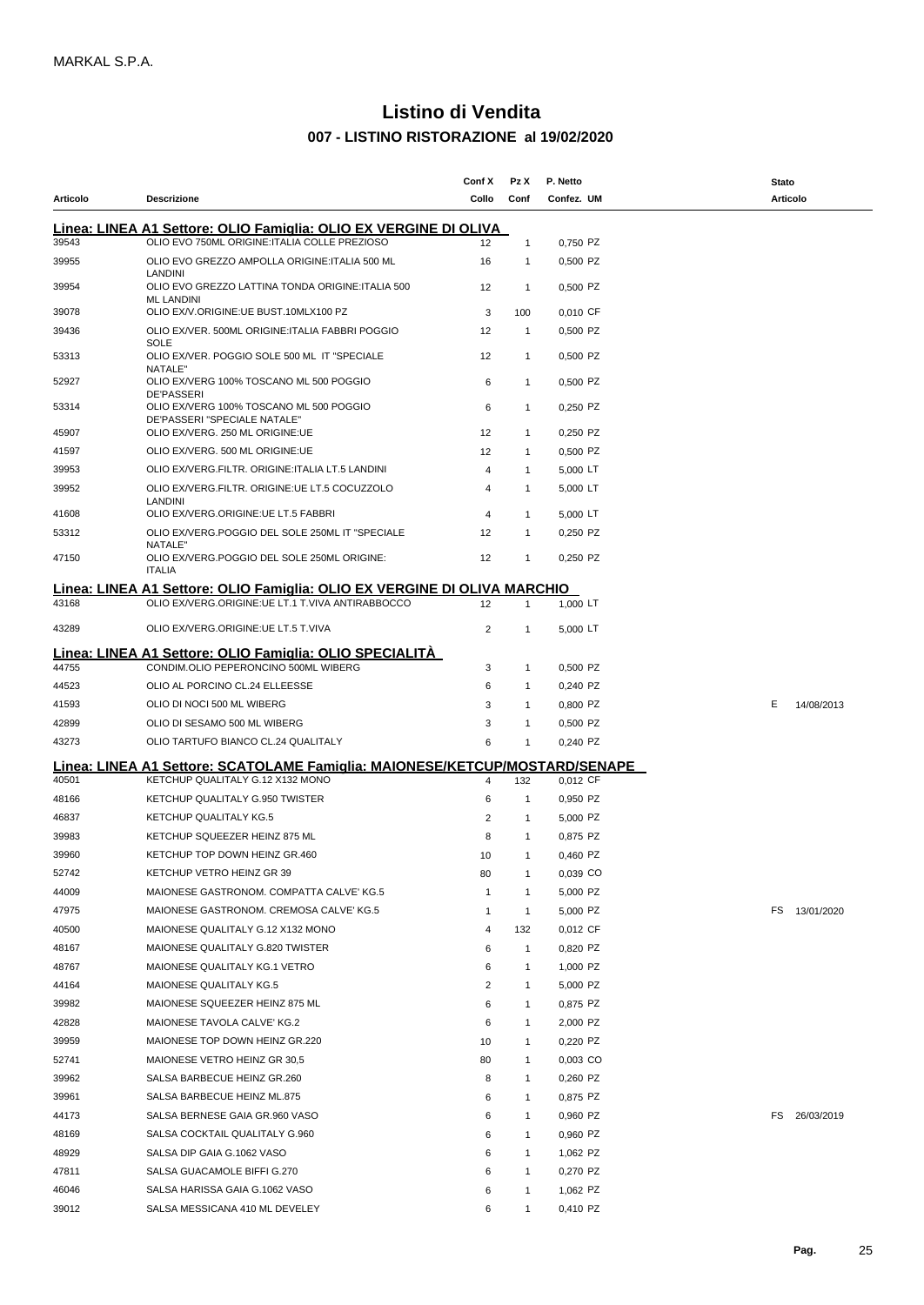|          |                                                                                                              | Conf X | Pz X           | P. Netto   | <b>Stato</b>     |
|----------|--------------------------------------------------------------------------------------------------------------|--------|----------------|------------|------------------|
| Articolo | <b>Descrizione</b>                                                                                           | Collo  | Conf           | Confez. UM | <b>Articolo</b>  |
|          |                                                                                                              |        |                |            |                  |
| 48170    | Linea: LINEA A1 Settore: SCATOLAME Famiglia: MAIONESE/KETCUP/MOSTARD/SENAPE<br>SALSA TARTARA QUALITALY G.960 | 6      | $\mathbf{1}$   | 0,960 PZ   |                  |
| 48171    | SALSA TONNATA QUALITALY G.960                                                                                | 6      | $\overline{1}$ | 0,960 PZ   |                  |
| 39009    | SENAPE DEVELEY 15 ML X 100PZ MONO                                                                            |        |                |            |                  |
|          |                                                                                                              | 100    | -1             | 1,000 CO   |                  |
| 41373    | SENAPE DIGIONE ANTICA G.210 (CON SEMI)                                                                       | 6      | $\mathbf 1$    | 0,210 PZ   |                  |
| 44142    | SENAPE DIGIONE ANTICA G.865 (CON SEMI)                                                                       | 6      | $\mathbf 1$    | 0,865 PZ   |                  |
| 48998    | SENAPE DIGIONE FORTE G.865 MAILLE                                                                            | 6      | -1             | 0,865 PZ   |                  |
| 41374    | SENAPE DIGIONE FORTE GR.215 MAILLE'                                                                          | 6      | -1             | 0,215 PZ   |                  |
| 41371    | SENAPE DOLCE AL MIELE G.230 MAILLET                                                                          | 6      | -1             | 0,230 PZ   |                  |
| 39963    | SENAPE HEINZ ML.875                                                                                          | 6      | -1             | 0,875 PZ   |                  |
| 39964    | SENAPE TOP DOWN HEINZ GR.240                                                                                 | 12     | -1             | 0,240 PZ   |                  |
| 52743    | SENAPE VETRO HEINZ GR 34                                                                                     | 80     | $\overline{1}$ | 0,003 CO   |                  |
|          | Linea: LINEA A1 Settore: SCATOLAME Famiglia: SALSE/SUGHI/PATÉ                                                |        |                |            |                  |
| 41267    | CREMA 4 FORMAGGI G.830 LATTA DEMETRA                                                                         | 6      | -1             | 0,830 PZ   |                  |
| 47804    | CREMA 5 FORMAGGI G.550 VETRO DEMETRA                                                                         | 6      | -1             | 0,550 PZ   |                  |
| 41268    | CREMA 5 FORMAGGI G.830 LATTA DEMETRA                                                                         | 6      | $\overline{1}$ | 0,830 PZ   | E.<br>03/11/2018 |
| 48967    | CREMA AL PECORINO 580ML VETRO DEMETRA                                                                        | 6      | $\overline{1}$ | 0,580 PZ   |                  |
| 43274    | CREMA AL TARTUFO NERO G.500 QUALITALY                                                                        | 6      | -1             | 0,500 PZ   |                  |
| 49263    | CREMA ASPARAGI BIANCHI G.540 DEMETRA                                                                         | 6      | -1             | 0,540 PZ   |                  |
| 41270    | CREMA ASPARAGI G.540 DEMETRA                                                                                 | 6      | -1             | 0,540 PZ   |                  |
| 41274    | CREMA CARCIOFI G.540 DEMETRA                                                                                 | 6      | -1             | 0,540 PZ   |                  |
| 53234    | CREMA DI LARDO G.220 BERNARDINI                                                                              | 6      | $\overline{1}$ | 0,220 PZ   |                  |
| 39259    | CREMA FORMAGGI G.580 VETRO QUALITALY                                                                         | 6      | $\overline{1}$ | 0,580 PZ   |                  |
| 41279    | CREMA FORMAGGIO/TARTUFO G.550 DEMETRA                                                                        | 6      | $\overline{1}$ | 0,550 PZ   |                  |
| 41282    | CREMA MELANZANE G.550 DEMETRA                                                                                | 6      | $\overline{1}$ | 0,550 PZ   |                  |
| 52886    | CREMA OLIVE NERE G.200 DEMETRA                                                                               | 12     | -1             | 0,200 PZ   |                  |
| 41284    | CREMA OLIVE NERE G.550 DEMETRA                                                                               |        | $\overline{1}$ | 0,550 PZ   |                  |
|          |                                                                                                              | 6      |                |            |                  |
| 43278    | CREMA OLIVE VERDI G.520 QUALITALY                                                                            | 6      | -1             | 0,520 PZ   |                  |
| 41285    | CREMA OLIVE VERDI G.550 DEMETRA                                                                              | 6      | -1             | 0,550 PZ   |                  |
| 42880    | CREMA ORTICA G.540 DEMETRA                                                                                   | 6      | -1             | 0,540 PZ   |                  |
| 41287    | CREMA PEPERONI G.550 DEMETRA                                                                                 | 6      | -1             | 0,550 PZ   |                  |
| 39709    | CREMA PORCINI E TARTUFO 4/4 LATTA DEMETRA                                                                    | 6      | -1             | 0,830 PZ   |                  |
| 53316    | CREMA PORCINI G.550 QUALITALY                                                                                | 6      | -1             | 0,550 PZ   |                  |
| 41292    | CREMA RADICCHIO G.530 VETRO DEMETRA                                                                          | 6      | -1             | 0.530 PZ   |                  |
| 52887    | CREMA RADICCHIO GR 200 DEMETRA                                                                               | 12     | -1             | 0,200 PZ   | Е<br>16/08/2018  |
| 41294    | CREMA SALMONE G.550 DEMETRA                                                                                  | 6      | $\overline{1}$ | 0,550 PZ   |                  |
| 52888    | CREMA SALMONE GR 200 DEMETRA                                                                                 | 12     | -1             | 0,200 PZ   | Е<br>16/08/2018  |
| 41296    | CREMA TARTUFATA CHIARA G.550 DEMETRA                                                                         | 6      | $\overline{1}$ | 0,550 PZ   |                  |
| 41299    | CREMA ZUCCA G.550 DEMETRA                                                                                    | 6      | $\overline{1}$ | 0,550 PZ   |                  |
| 47186    | FOIE GRAS D'ANATRA G.400 LATTA                                                                               | 12     | $\overline{1}$ | 0,400 CF   |                  |
| 44543    | FONDUTA VALDOSTANA G.800 DEMETRA                                                                             | 6      | $\overline{1}$ | 0,800 PZ   |                  |
| 41401    | FRIARIELLI O/GIR G.530 DEMETRA                                                                               | 6      | $\overline{1}$ | 0,530 PZ   |                  |
| 53257    | LUMACHE TRIFOLATEG.840 DEMETRA                                                                               | 6      | $\overline{1}$ | 0,840 PZ   |                  |
| 52883    | PESTO GENOVESE GR 200 DEMETRA                                                                                | 12     | $\overline{1}$ | 0,200 PZ   | Е<br>16/08/2018  |
| 39827    | PESTO GENOVESE KG.1 MAGRINI                                                                                  | 4      | $\overline{1}$ | 1,000 PZ   |                  |
| 41339    | PESTO GENOVESE KG.2,1 MAGRINI                                                                                | 4      | $\overline{1}$ | 2,100 PZ   |                  |
| 48168    | PESTO GENOVESE QUALITALY G.980                                                                               | 6      | $\overline{1}$ | 0,980 PZ   |                  |
| 46347    | RAGU' BOLOGNESE G.830 DEMETRA                                                                                | 6      | $\overline{1}$ | 0,830 PZ   |                  |
| 53308    | RAGU' BOLOGNESE G.830 QUALITALY                                                                              | 6      | $\overline{1}$ | 0,830 PZ   |                  |
| 46829    | RAGU' CACCIATORA G.840 DEMETRA                                                                               | 6      | $\overline{1}$ | 0,840 PZ   |                  |
| 47048    | RAGU' CERVO G.820 DEMETRA                                                                                    | 6      | $\overline{1}$ | 0,820 PZ   | E.               |
|          |                                                                                                              |        |                |            | 16/08/2018       |
| 40929    | RAGU' CONIGLIO G.400 BUSTA DEMETRA                                                                           | 12     | $\overline{1}$ | 0,400 PZ   | Е<br>26/08/2013  |
| 44347    | RAGU' DI ANATRA G.820 DEMETRA                                                                                | 6      | $\overline{1}$ | 0,820 PZ   |                  |
| 39541    | RAGU' DI CINGHIALE G.200                                                                                     | 12     | $\overline{1}$ | 0,200 PZ   | E.<br>16/08/2018 |